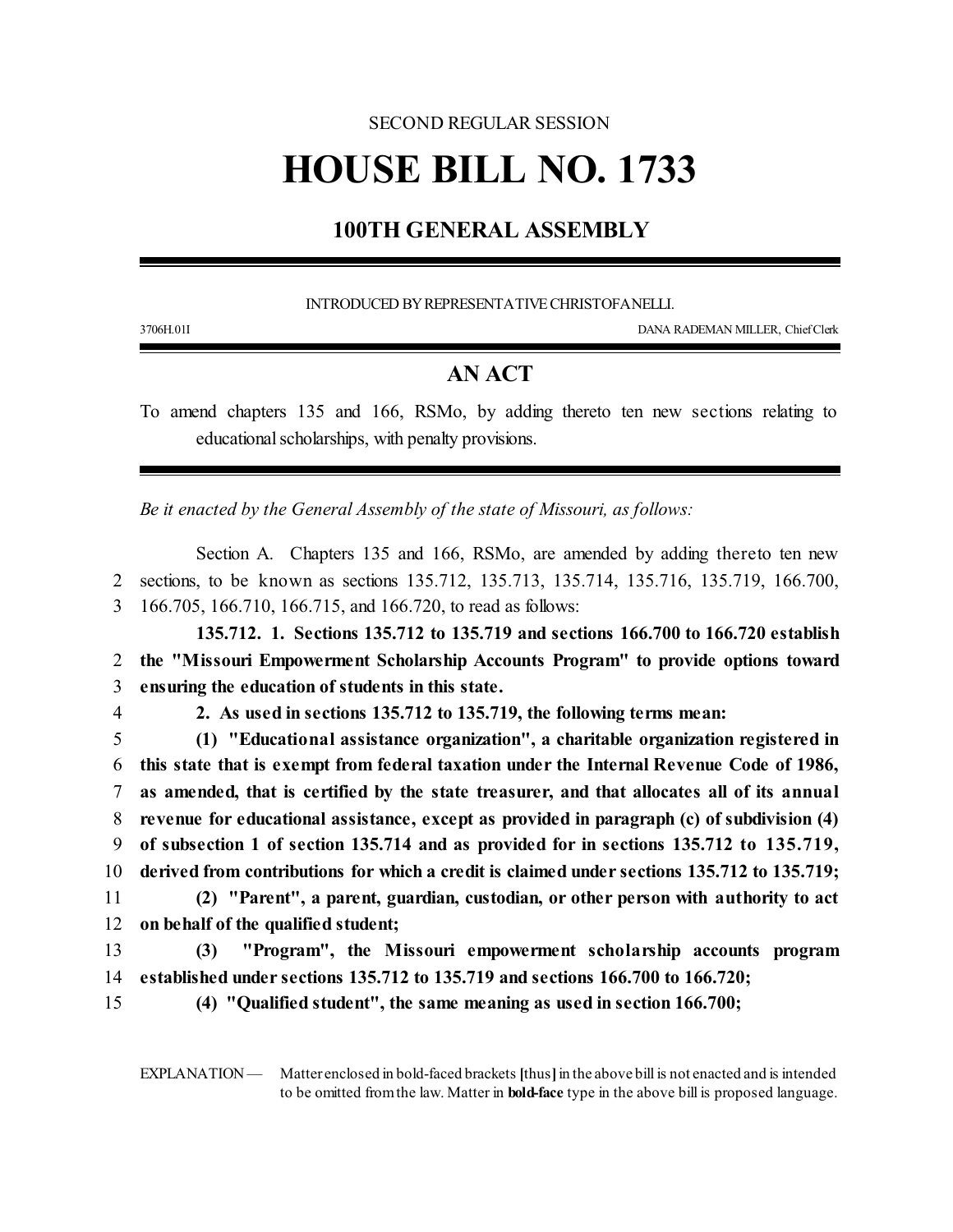**(5) "Qualifying contribution", a donation of cash, stocks, bonds, or other marketable securities for purposes of claiming a tax credit under sections 135.712 to 135.719;**

 **(6) "Scholarship account", a savings account created by the Missouri empowerment scholarship accounts program authorized by sections 166.700 to 166.720;**

 **(7) "Taxpayer", an individual subject to the state income tax imposed by chapter 143; an individual, firm, partner in a firm, corporation, or shareholder in an S corporation doing business in this state and subject to the state income tax imposed by chapter 143; or anexpress company that pays anannual tax on its gross receipts in this state under chapter 153, which files a Missouri income tax returnand is not a dependent of any other taxpayer.**

**135.713. 1. For all tax years beginning on or after January 1, 2021, any taxpayer who makes a qualifying contribution to an educational assistance organization may claim a credit against the tax otherwise due under chapter 143, other than taxes withheld under sections 143.191 to 143.265, and chapter 153, in an amount equal to one hundred percent of the amount the taxpayer contributed during the tax year for which the credit is claimed. No taxpayer shall claim a credit under sections 135.712 to 135.719 for any contribution made by the taxpayer, or an agent of the taxpayer, on behalf of the taxpayer's dependent or, in the case of a business taxpayer, on behalf of the business's agent's dependent.**

 **2. The amount of the tax credit claimed shall not exce ed fifty percent of the taxpayer's state tax liability for the tax year for which the credit is claimed. The state treasurer shall certify the tax credit amount to the taxpayer and to the department of revenue. A taxpayer may carry the credit forward to any of such taxpayer's four subsequent tax years. All tax credits authorized under the program shall not be transferred, sold, or assigned, and are not refundable.**

 **3. The cumulative amount of tax credits that may be allocated to all taxpayers contributing to educational assistance organizations in any one calendar year shall not exceed fifty million dollars, which amount shall annually be adjusted by the state treasurer for inflation based on the consumer price index for all urban consumers for the Midwest region, as defined and officially recorded by the United States Department of Labor or its successor. The state treasurer shall establish a procedure by which, from the beginning of the calendar year until August first, the cumulative amount of tax credits shall be allocatedon a first-come, first-served basis among all educational assistance organizations. If an educational assistance organization fails to use all, or some pe rcentage to be determined by the state treasurer, of its allocated tax credits during this period of time, the state treasurer may reallocate these unused tax credits to those educational assistance organizations that have used all, or some percentage to be determined by the state**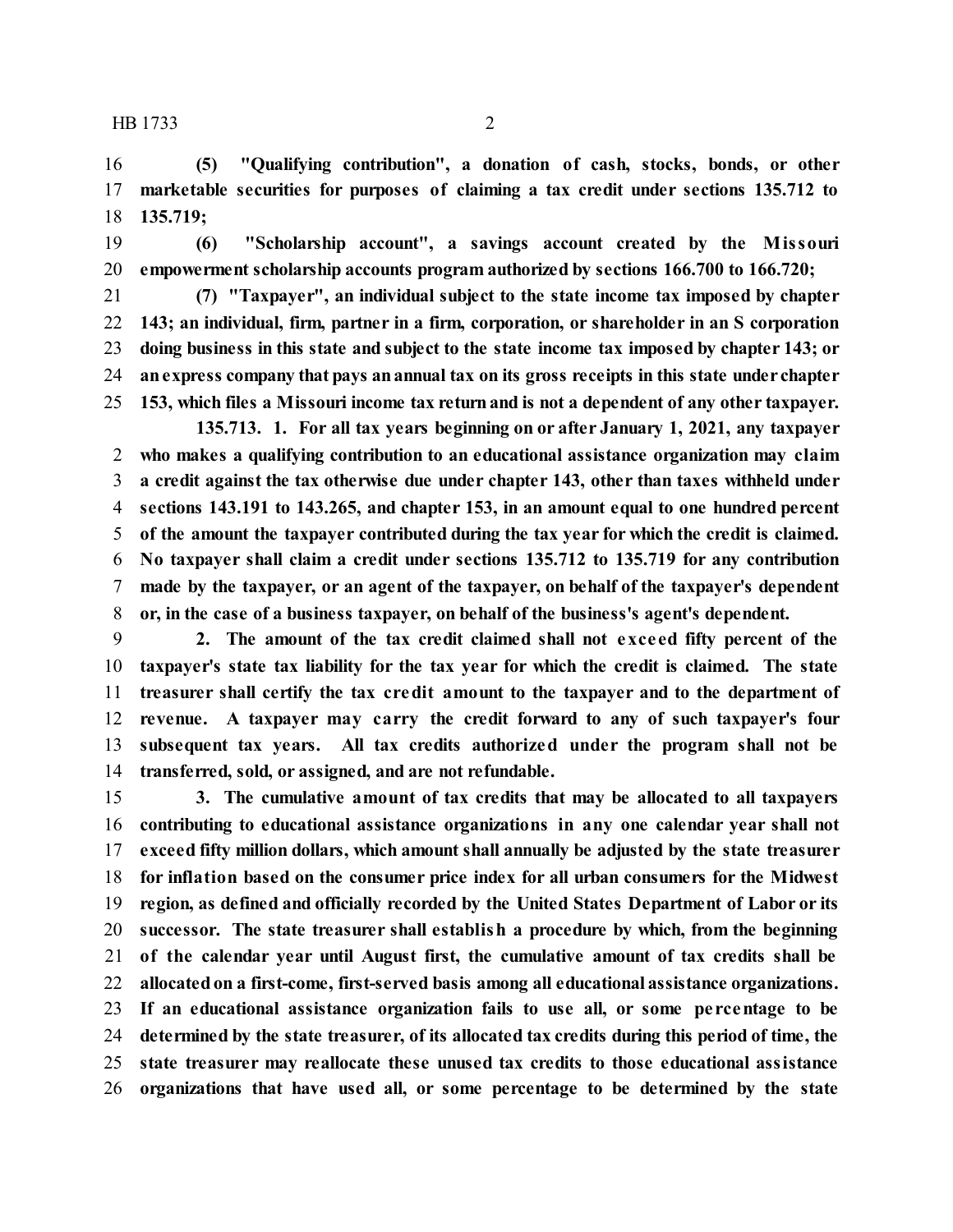**treasurer, of their allocated tax credits during this period of time. The state treasurer may establish more than one period of time and reallocate more than once during each calendar year. The state treasurer shall establish the procedure described in this subsection in such a manner as to ensure that taxpayers can claim all the tax credits possible up to the cumulative amount of tax credits available for the calendar year.**

**135.714. 1. Each educational assistance organization shall:**

 **(1) Notify the state treasurer of its intent to provide scholarship accounts to qualified students;**

 **(2) Demonstrate to the state treasurer that it is exempt from federal income tax under Section 501(c)(3) of the Internal Revenue Code of 1986, as amended;**

 **(3) Provide a state treasurer-approved receipt to taxpayers for contributions made to the organization;**

**(4) Ensure that:**

 **(a) One hundred percent of its revenues from interest or investments is spent on scholarship accounts;**

 **(b) At least ninety percent of its revenues from qualifying contributions is spent on scholarship accounts; and**

 **(c) Marketing and administrative expenses do not exceed the following limits of its remaining revenue from contributions: ten percent for the first two hundred fifty thousand dollars, eight percent for the next five hundred thousand dollars, and three percent thereafter;**

 **(5) Distribute scholarshipaccount payments either four times per year or in a single lump sum at the beginning of the year as requested by the parent or guardian of a qualified student, not to exceed a total grant amount equal to the state adequacy target, as defined in section 163.011 and calculated by the department of elementary and secondary education, in the form of a deposit into the scholarship account of the qualified student;**

 **(6) Provide the state treasurer, upon request, with criminal background checks on all its employees and board members and exclude from employment or governance any individual that might reasonably pose a risk to the appropriate use of contributed funds;**

**(7) Demonstrate its financial accountability by:**

 **(a) Submitting to the state treasurer annual audit financialstatements by a certified public accountant within six months of the end of the educational assistance organization's fiscal year; and**

 **(b) Having an auditor certify that the report is free of material misstatements; and (8) Demonstrate its financial viability, if it is to receive donations of fifty thousand dollars or more during the school year, by filing with the state treasurer before the start**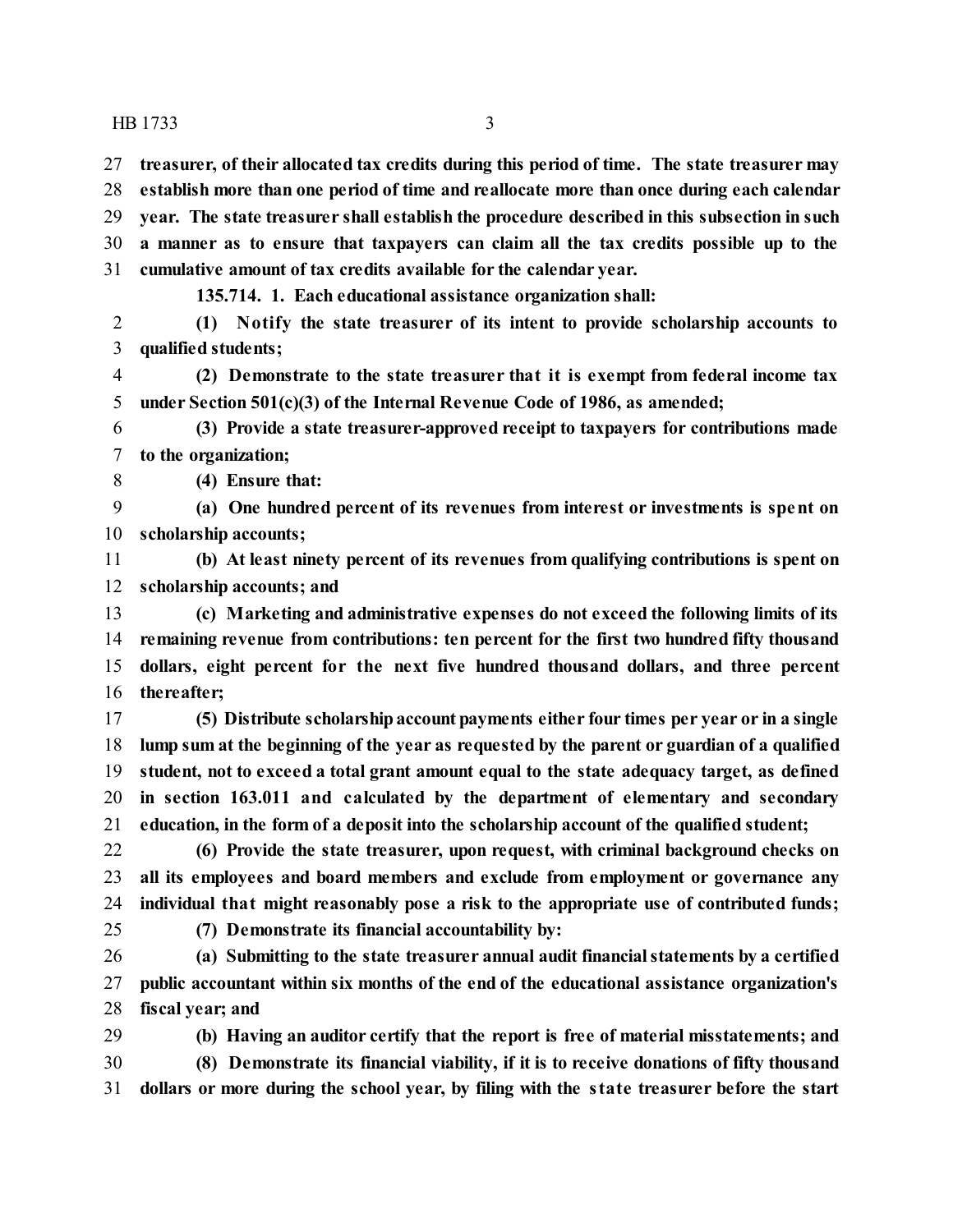**of the school year a surety bond payable to the state in an amount equal to the aggregate**

 **amount of contributions expected to be received during the school year or other financial information that demonstrates the financial viability of the educational assistance organization.**

**2. The annual audit required under this section shall include:**

**(1) The name and address of the educational assistance organization;**

 **(2) The name and addre ss of each qualified student who opened a scholarship account with the organization;**

 **(3) The total number and total dollar amount of contributions received during the previous calendar year; and**

 **(4) The total number and total dollar amount of scholarship accounts opened during the previous calendar year.**

 **3. An educational assistance organization may contract with private financial management firms to manage scholarship accounts with the supervision of the state.**

**135.716. 1. The state treasurer shall provide a standardized format for a receipt to be issued by an educational assistance organization to a taxpayer to indicate the value of a contribution received. The department of revenue shall require a taxpayer to provide a copy of this receipt if claiming the tax credit authorized by the program.**

 **2. The state treasurer shall provide a standardized format for educational assistance organizations to report the information required in subsection 1 of this section.**

 **3. The state treasurer or state auditor may conduct an investigation if the state treasurer possesses evidence of fraud committed by the educational assistance organization.**

 **4. The state treasurer may bar an educational assistance organization from participating in the program if the state treasurer establishes that the educational assistance organization has intentionally and substantially failed to comply with the requirements of section 135.714. If the state treasurer bars an educational assistance organization from the program under this subsection, it shall notify affected qualified students and their parents of the decision as soon as possible after the decision is made.**

 **5. The state treasurer shall issue a report on the state of the program five years after it goes into effect. The report shall include, but is not limited to:**

 **(1) Information regarding the finances of the educational assistance organizations; and**

**(2) Educational outcomes of qualified students.**

 **6. (1) There is hereby created in the state treasury the "Missouri Empowerment Scholarship Accounts Fund", which shall consist of moneys collected under this section.**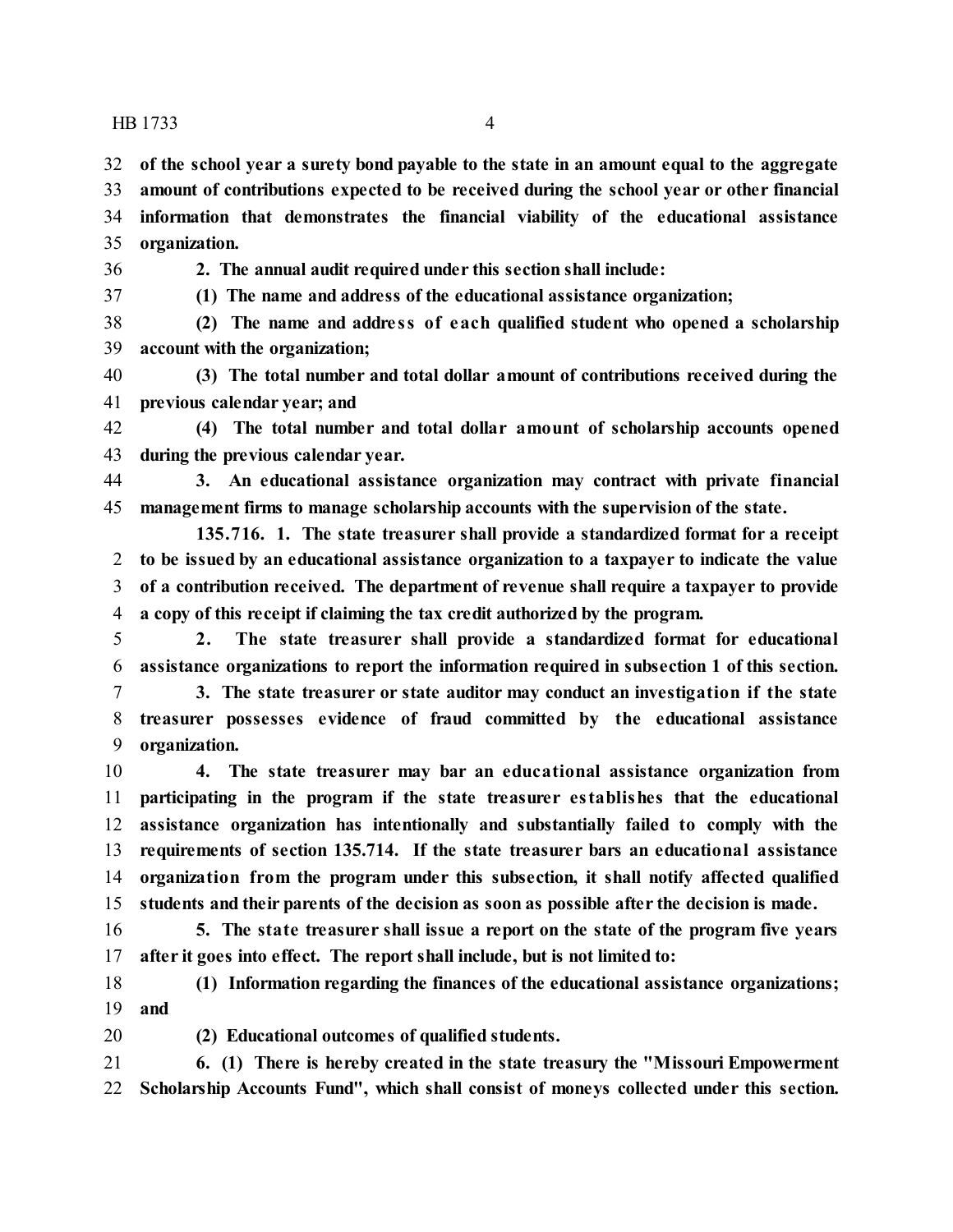**The state treasurer shall be custodian of the fund. In accordance with sections 30.170 and 30.180, the state treasurer may approve disbursements. The fund shall be a dedicated fund, and moneys in the fund shall be used solely by the state treasurer for the purposes of sections 135.712 to 135.719.**

 **(2) Notwithstanding the provisions of section 33.080 to the contrary, any moneys remaining in the fund at the end of the biennium shall not revert to the credit of the general revenue fund.**

 **(3) The state treasurer shall invest moneys inthe fundin the same manner as other funds are invested. Any interest and moneys earned on such investments shall be credited to the fund.**

 **7. No more than two percent of the qualifying contributions may be deposited in the Missouri empowerment scholarship accounts fund to be used by the state treasurer for marketing and administrative expenses or the costs incurred in administering the program, whichever is less. The state treasurer shall establish procedures to ensure the percentage of funds for administration of the program is dire cted to the state treasurer in a timely manner with the necessary information to verify the correct amount has been transmitted. The remaining funds shall be distributed to the educational assistance organizations.**

**135.719. 1. The state treasure r and the department of revenue may promulgate rules to implement the provisions of sections 135.712 to 135.719. Any rule or portion of a rule, as that term is defined in section 536.010, that is created under the authority delegated in this section shall become effective only if it complies with and is subject to all of the provisions of chapter 536 and, if applicable, section 536.028. This section and chapter 536 are nonseverable, and if any of the powers vested with the general assembly pursuant to chapter 536 to review, to delay the effective date, or to disapprove and annul a rule are subsequently held unconstitutional, then the grant of rulemaking authority and any rule proposed or adopted after August 28, 2020, shall be invalid and void.**

 **2. The provisions of section 23.253 of the Missouri sunset act shall not apply to sections 135.712 to 135.719 and sections 166.700 to 166.720.**

**166.700. As used in sections 166.700 to 166.720, the following terms mean:**

 **(1) "Curriculum", a complete course of study for a particular content area or grade level, including any supplemental materials;**

**(2) "District", the same meaning as used in section 160.011;**

 **(3) "Educational assistance organization", the same meaning as used in section 135.712;**

**(4) "Parent", the same meaning as used in section 135.712;**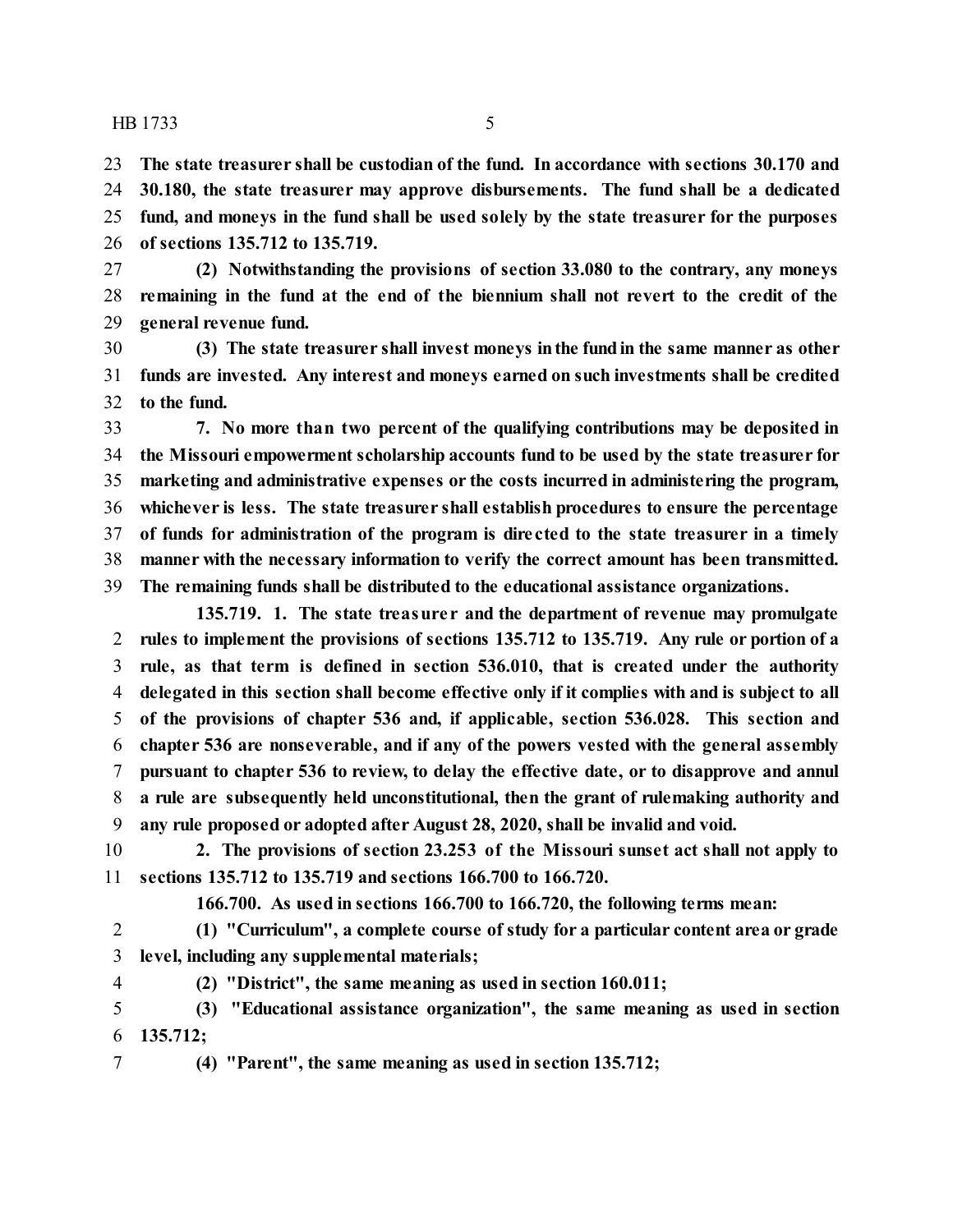**(5) "Private school", a school that is not a part of the public school system of the state of Missouri and that charge s tuition for the rendering of elementary or secondary educational services;**

 **(6) "Program", the Missouri empowerment scholarship accounts program established under sections 135.712 to 135.719 and sections 166.700 to 166.720;**

 **(7) "Qualifiedschool", a charter school as definedinsection160.400, a home school as defined in section 167.031, a private school as defined in this section, a public school as defined in section 160.011, or a public or private virtual school, that is incorporated in Missouri and that does not discriminate on the basis of race, color, or national origin;**

 **(8) "Qualified student", any elementary or secondary school student who is a resident of this state and resides in any county with a charter form of government or any city with at least thirty thousand inhabitants.**

**166.705. 1. A parent of a qualified student may establish a Missouri empowerment scholarship account for the student by entering into a written agreement with an educational assistance organization. The agreement shall provide that:**

- **(1) The qualified student shall enroll in a qualified school and receive an education in at least the subjects of English language arts, mathematics, social studies, and science;**
- **(2) The qualified student shall not be enrolled in a school operated by the qualified student's district of residence or a charter school, except for a qualified student who is in the custody of the state, and shall release the district of residence from all obligations to educate the qualified student while the qualified student is enrolled in the program; except that, this subdivision shall not relieve the student's district of residence from the obligation to conduct an evaluation for disabilities;**

 **(3) The qualified student shall receive a grant, in the form of moneys deposited in accordance with section 135.714, in the qualified student's Missouri empowerment scholarship account;**

 **(4) The moneys deposited in the qualified student's Missouri empowerment scholarship account shall be used only for the following expenses of the qualified student:**

- **(a) Tuition or fees at a qualified school;**
- 
- **(b) Textbooks required by a qualified school;**

 **(c) Educational therapies or service s for the qualified student from a licensed or accredited practitioner or provider, including licensed or accredited paraprofessionals or educational aides;**

- **(d) Tutoring services;**
- **(e) Curriculum;**
- **(f) Tuition or fees for a private virtual school;**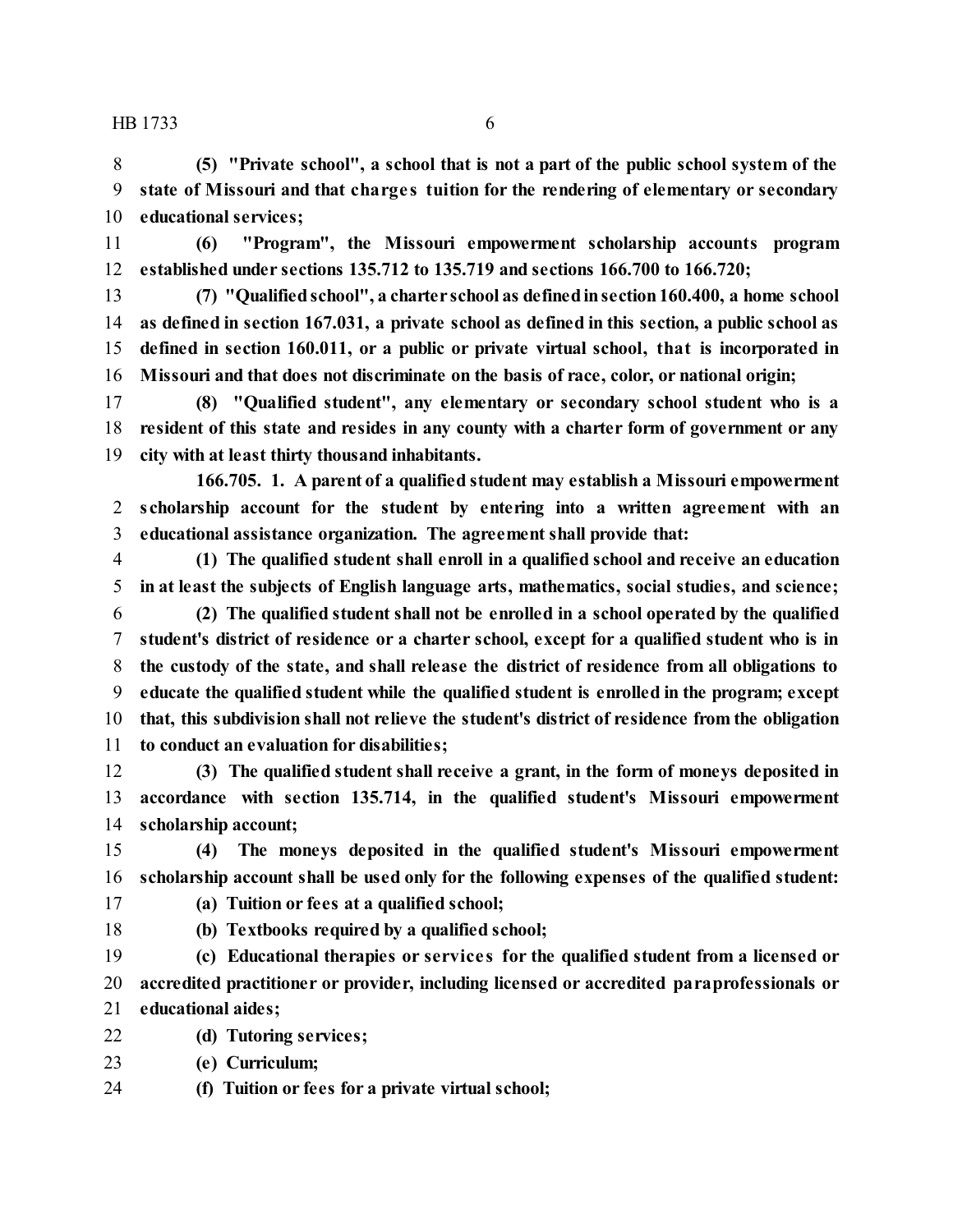**(g) Fees for a nationally standardizednorm-referenced achievement test, advanced placement examinations, international baccalaureate examinations, or any examinations related to college or university admission;**

 **(h) Fees for management of the empowerment scholarship account by firms selected by the educational assistance organization;**

 **(i) Se rvice s provided by a public school, including individual classes and extracurricular programs;**

**(j) Insurance or surety bond payments as required by the state treasurer;**

 **(k) Computer hardware or other technological devices that are used to help meet a qualified student's educational needs and that are approved by an educational assistance organization; and**

 **(l) Fees for summer education programs and specialized after-school education programs; and**

 **(5) Moneys deposited in the qualified student's scholarship account shall not be used for the following:**

 **(a) Consumable educational supplies including, but not limited to, paper, pens, pencils, or markers; and**

**(b) Tuition at a private school located outside of the state of Missouri.**

 **2. Missouri empowerment scholarship accounts are renewable on an annual basis upon reque st of the parent of a qualified student. Notwithstanding any changes to the qualified student's multidisciplinary evaluation team plan, a student who has previously qualified for a Missouri empowerment scholarship account shall remain eligible to apply for renewal until the student completes high school and submits scores to the state treasurer from a nationally standardized norm-referenced achievement test, advanced placement examination, international baccalaureate examination, or any examination related to college or university admission purchased with Missouri empowerment scholarship account funds.**

 **3. A signed agreement under this se ction shall satisfy the compulsory school attendance requirements of section 167.031.**

 **4. A qualified school or a provider of services purchased under this section shall not share, refund, or rebate any Missouri empowerment scholarship account moneys with the parent or qualified student in any manner.**

 **5. If a qualified student withdraws from the program by enrolling in a school other than a qualified school, or is disqualified from the program under the provisions of section 166.710, the qualified student's Missouri empowerment scholarshipaccountshall be closed and any remaining funds shall be returned to the educational assistance organization for**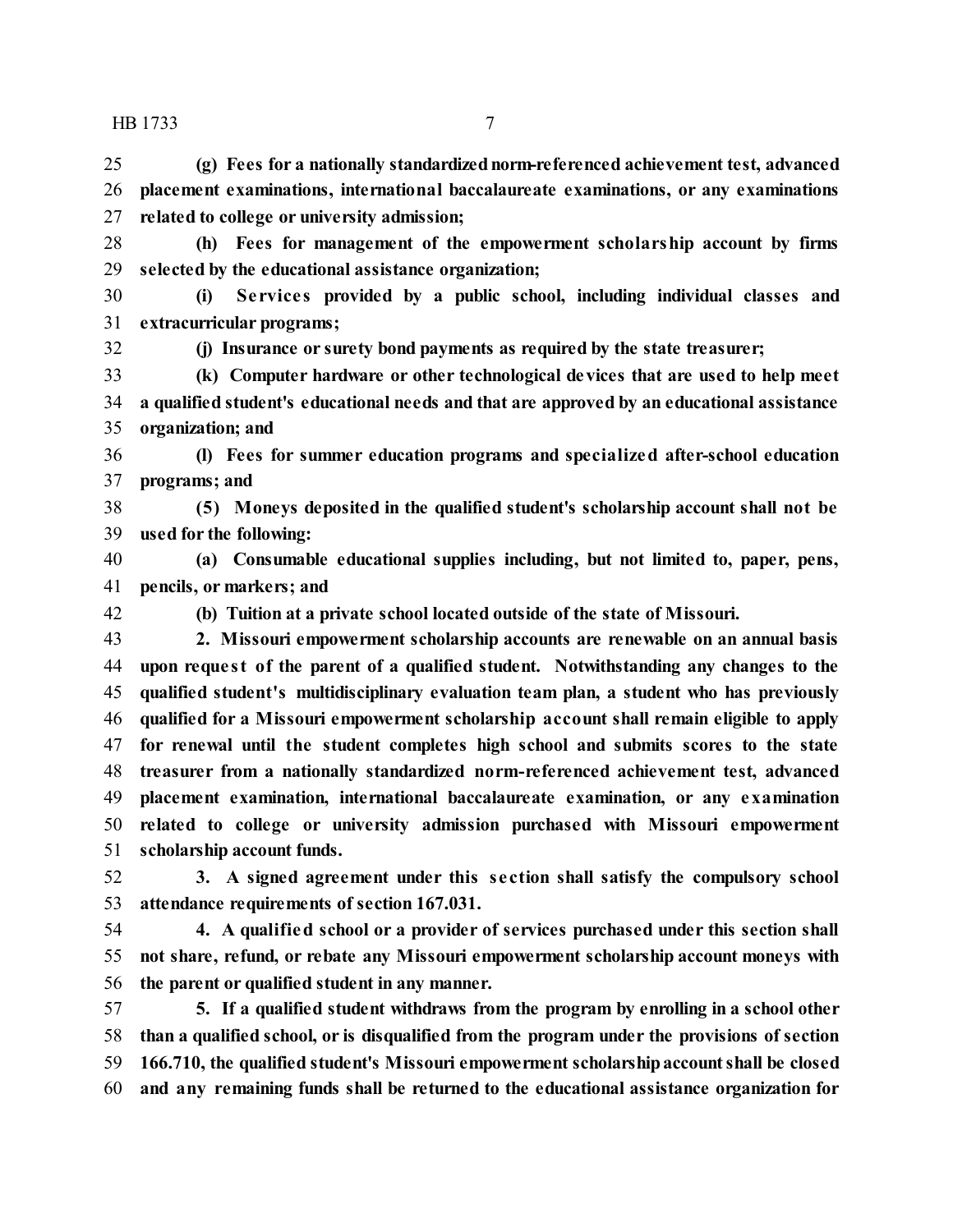**redistribution to other qualified students. Under such circumstances, the obligation to provide an education for such student shall transfer back to the student's district of residence.**

 **6. Any funds remaining in a qualified student's scholarship account at the end of a school year shall remain in the account and shall not be returned to the educational assistance organization. Any funds remaining in a qualified student's scholarship account upon graduation from a qualified school shall be returned to the educational assistance organization for redistribution to other qualified students.**

 **7. If a qualified student moves out of a county with a charter form of government or a city with at least thirty thousand inhabitants, the qualified student shall remain eligible for participation in the program through the remainder of the school year.**

 **8. Moneys receivedunder sections 166.700 to 166.720 shall not constitute Missouri taxable income to the parent of the qualified student.**

**166.710. 1. Beginning in the 2022-23 school year and continuing thereafte r, the state treasurer shall conduct or contract for annual audits of empowe rment scholarship accounts to ensure compliance with the requirements of subsection 1 of section 166.705. The state treasurer shall also conduct or contract for random, quarterly, and annual audits of empowerment scholarship accounts as needed to ensure compliance with the requirements of subsection 1 of section 166.705.**

 **2. A parent, qualified student, or vendor may be disqualified from program participation if the state treasurer, or the state treasurer's designee, finds the party has committed an intentional program violation consisting of any misrepresentation or other act that materially violates any law or rule governing the program. The state treasurer may remove any parent or qualified student from eligibility for a Missouri empowerment scholarship account. A parent may appeal the state treasurer's decision to the administrative hearing commission. A parent may appeal the administrative hearing commission's decision to the circuit court of the county in which the student resides.**

 **3. The state treasure r may refer cases of substantial misuse of moneys to the attorney general for investigation if the state treasurer obtains evidence of fraudulent use of an account.**

 **4. The state treasure r shall promulgate the following rules to implement and administer the program:**

**(1) Procedures for conducting examinations of use of account funds;**

**(2) Procedures for conducting random, quarterly, and annual reviews of accounts;**

**(3) Creation of an online anonymous fraud reporting service;**

**(4) Creation of an anonymous telephone hotline for fraud reporting; and**